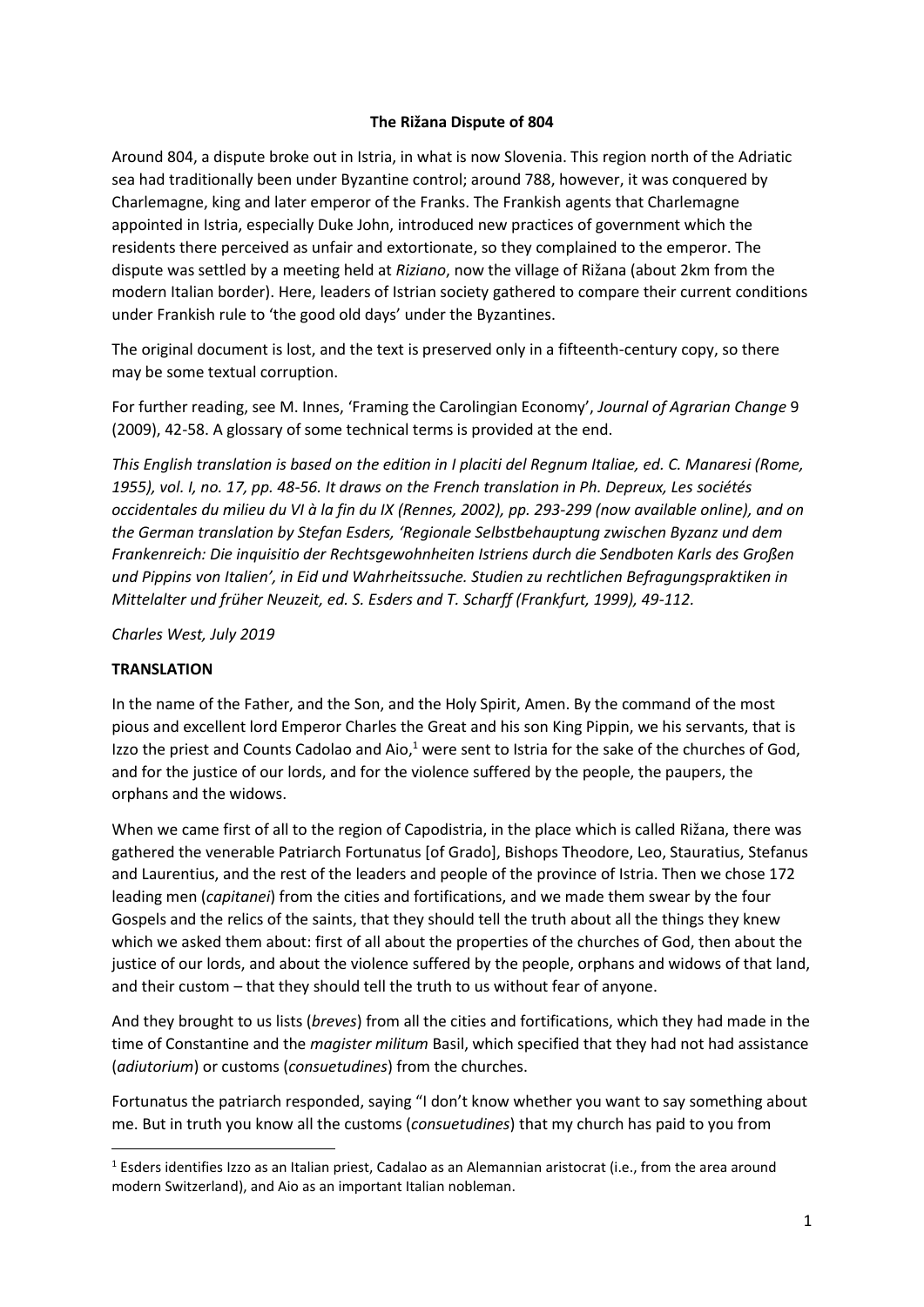ancient times up till now. You surrendered them to me, on account of which I have assisted you in whatever way I could, and as I want to do now. And you know that I have sent many gifts (*dationes*) and envoys in the service of the lord emperor on your account. However, let it be as you please."

The whole people unanimously said "Previously and up till now, and for a long time, this has been to our advantage, since we have had many good things from you, and we hope to continue to have them. But when the envoys of our lords come, let your dependants (*familia*) act according to ancient custom."

Then Patriarch Fortunatus said "My sons, I ask you now to tell the truth about what customs my holy metropolitan church held amongst you in the region of Istria."

First of all, the *primas* of Pola said "When the patriarch came to our city, and if it was appropriate on account of the envoys of our lords or to hold some court with the *magister militum* of the Greeks, the bishop of our city came singing psalms with the priests and clerics adorned with chasubles and with the cross, candles and incense, as if for the high pontiff, and the judges came with the people with bells (*signa*), and they used to receive him with great honour. The bishop used to receive the pontiff as he entered into the house of our holy church, and lay the keys of that house at the patriarch's feet. The patriarch then gave them to his *maior*, and he judged and decided for three days. On the fourth day, he returned to his palace (*rectorio*)."

Then we asked the judges from other cities or castles whether this was the truth. They all said "This is the truth, and we wish to carry it out. We cannot say anything more about the patriarch. Wherever our livestock grazes, there let your livestock graze, without any counter-gift (*datio*): we wish that this remains as it was before.

But about the bishops, we have a great deal to say:

1. For the envoys of the empire or in whatever gift (*datio*) or tax-collection (*collectio*), the church used to give half, and the people the other half.

2. When the envoys of the empire used to come, they would lodge at the bishop's palace, and they would stay there until they returned to their *dominatio*.

3. Charters for leasehold, *libellario iure* and undeceitful exchanges have from ancient times never been so corrupted as they are now.

4. No one ever resorted to force between the villages concerning forage or pannage, except according to the custom of our kin (*parentes*).

5. They never took a third part [in tax] from the vines as they do now, but only a fourth.

6. The dependants (*familia*) of the church never used to dare to commit scandals against a free man or to beat him with sticks, or even to sit down before him. Now they beat us with sticks and pursue us with swords. For fear of our lord, we do not dare to resist in case it gets worse.

7. Whoever held lands from the church up to a third lease renewal, they did not evict him.

8. We now no longer dare to fish in the public sea, where the whole people used to fish communally, since [the church dependants] beat us with sticks and cut our nets.

[About Duke John]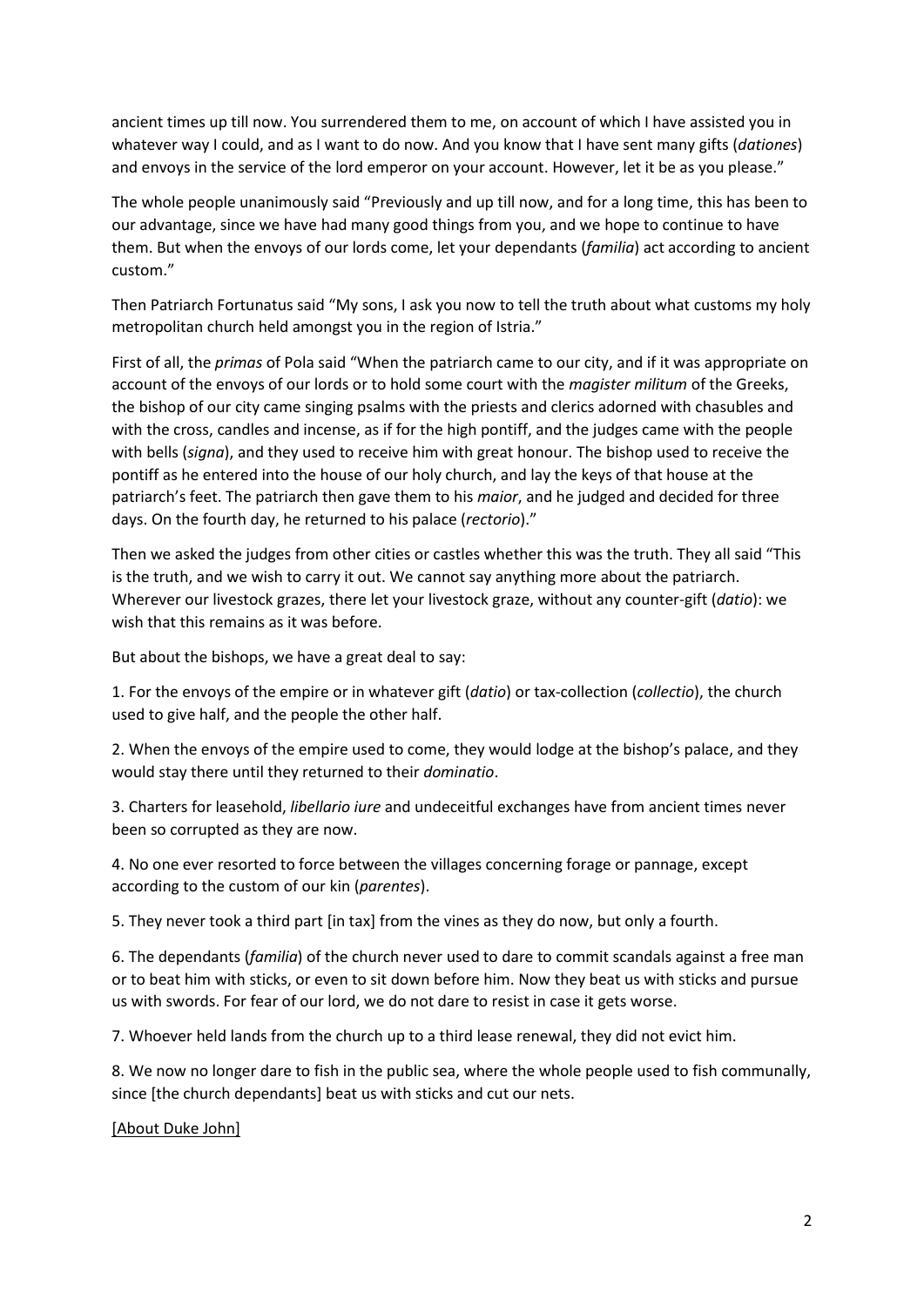9. Since you asked us about the justice rights of our lords, we shall tell the truth about what the Greeks held in their hands up to that day when we came into the hands of our lords [the Carolingians], as much as we know:

From the city of Pula, 66 mancuses; from Rovigno 40 mancuses; from Parenzo 66 mancuses; from the garrison of Trieste 60 mancuses; from Albuna 30 mancuses; from Pedena 20 mancuses; from Montona 30 mancuses; from Pinguente 20 mancuses; the chancellor of Cittanova used to pay 12 mancuses. That makes altogether 344 mancuses.

In the time of the Greeks, these sums were taken to their palace. After John arrived in the duchy, he had these payments for his use, and he does not say what justice there was at the palace.

He also has the *casale* at Orcio with its olive trees; a portion of the *casale* in Petriolum, with vineyards, lands and olive trees; the whole of John Cancianicus's domaine, with lands, vineyards, olive trees and the house with its presses; the great property of *Arbe* with its lands, vineyards, olive trees and house; the property of Stephen the *magister militum*; the house of *Zerontica* with all its possessions; the property of Maurice the *hypatos* and Basil the *magister militum*, and of Theodore the *hypatos*; and the property he holds in Priatelo, with its lands, vineyards, olive trees, and many other things. In Cittanova he has the public fisc, with more than two hundred peasants [*coloni*], where he stays both within and outside the city. In a good year it renders more than 100 *modia* of oil, more than 200 amphora of wine, and plenty of *alnona* or *castaneas*. And he has fisheries from where each year there come to him more than 50 mancuses, not counting as much as his table needs. All these things the duke has at his disposal, apart from the 344 mancuses which as we said above he ought to take to the palace.

About the force (*forcia*) which Duke John had used against us that you asked about, we shall tell the truth, as much as we know.

1. He took away our woods, where our kin (*parentes*) used to take forage and pannage. And he took from us the lower-value estates (*casale*), where our kin (*parentes*), as we said above, used to take things similarly. Now John forbids it to us. Moreover he put his Slavs (*sclavi*) on our lands: they plough our lands and our clearings (*runcora*), they make hay from our meadows, they use our pasture, and they pay a due (*pensio*) to John from these our lands. Now we no longer have cows or horses. And if we say anything, they say that they will kill us. They have taken away the *confines* which our kin used to arrange according to ancient custom.

2. From ancient times, while we were under the power of the Greek empire, our kin had the custom of having [offices of] the tribune, servants and deputies, and also the *locoservator*. And they used to proceed to dinner according to these honours, and they sat in meetings, each according to his honour. And whoever wanted to have a better office (*honor*) used to go from the tribune to the empire, who would make him an *hypatos*. Then whoever was an imperial *hypatos* would proceed in every place second to the *magister militum*.

But now our duke John appoints his own *centarchi*: he divides up the people between his sons and daughters and his son-in-law, and they build themselves palaces with these paupers. He took away our tribunal offices. He did not allow us to have free men, but made us go to the army with our servants; he took away our freed-men; he put foreign men in our *casa* and gardens, and we do not have power over them.

In the time of the Greeks, every tribune had five men or more excused from military service, but John took those from us. We never gave fodder for livestock; we never worked in the estate; we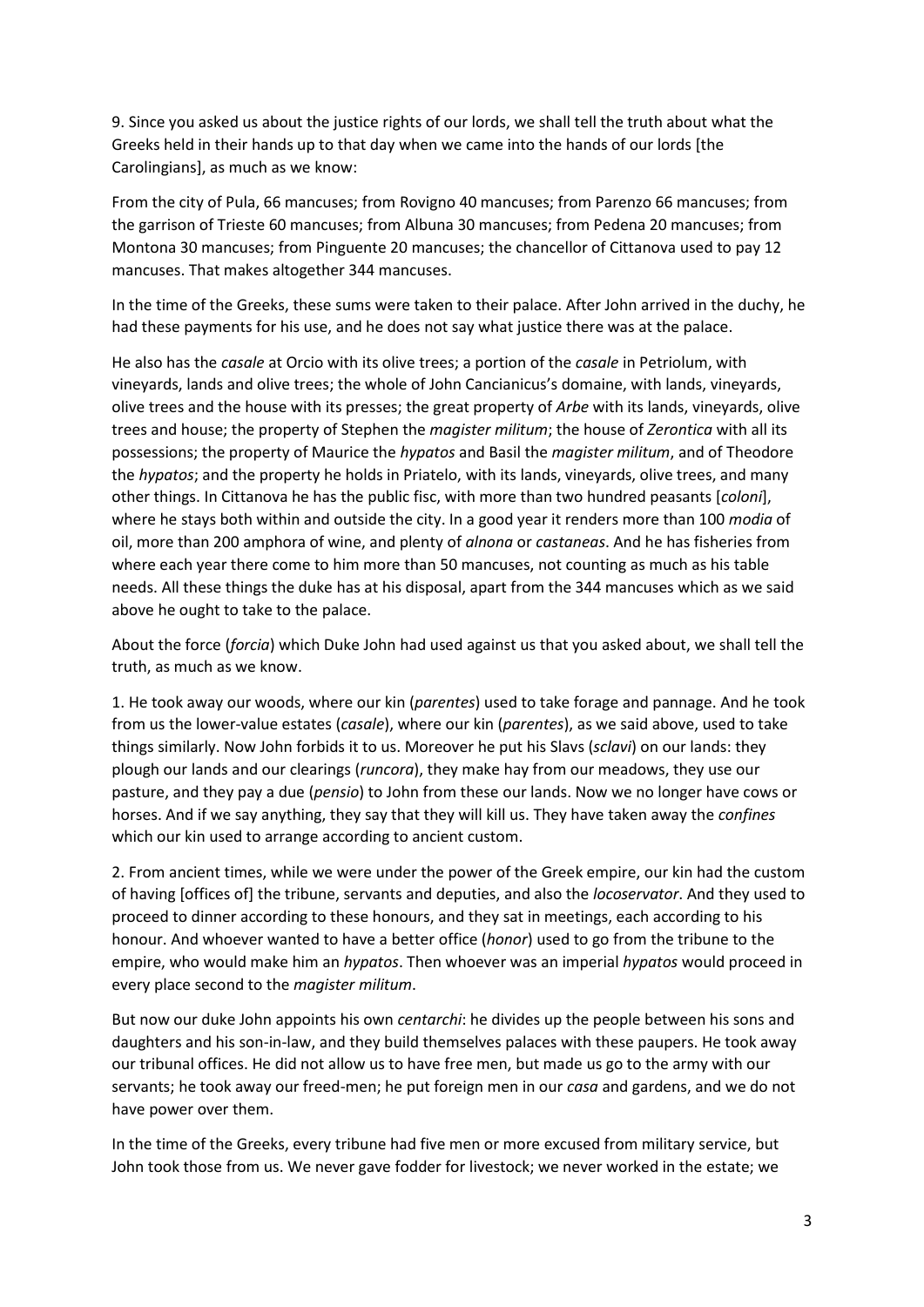never worked the vines; we never made lime-ovens; we never built houses; we never made rooftiles; we never fed the dogs. We never made such tax-collections (*collectiones*) as we do now: for each cow we give a *modius*. We never made tax-collections for our sheep as we do now: for every year we give sheep and lambs. We go by boat to Venice, Ravenna, Dalmatia and along rivers, which we never did before. And not only do we do this for John, but also for his sons and daughters and his son-in-law.

When he came in the service of the lord emperor or brought men with him, John took our horses, and he took our sons violently with him, and made them lead beasts of burden for him for 30 or more miles; he took away from them everything they had, and made them walk back home on foot. He either sent our horses to Francia, or distributed them to his men. He says to the people "Let us gather gifts for the lord emperor, as we used to do in the time of the Greeks. And let one envoy come with me from the people, and offer those gifts to the lord emperor". So we gathered gifts with great joy. But when he came to travel, he said "It is not fitting for you to go: I will be an intercessor for you with the lord emperor." And he went with our gifts to the lord emperor, and won [an?] honour for himself and his sons, and we are in great oppression and grief.

In the time of the Greeks, we used to raise a tax-collection once a year if it was necessary: everyone gave one sheep from a hundred, for the imperial envoys. But now, each year he takes one from anyone who has more than three, and we don't know *intueri* [?]: his agents take them. All this our Duke John has for his needs, which the *magister militum* of the Greeks never had, since he used to send the tribunes as imperial envoys and as legates, as they came and went. And we make those taxcollections, and every year whether we want to or not we make regular tax-collections.

For three years we have given the tithes that we owe to the holy church to the pagan Slavs, when John sent them upon our churches and popular lands, for his sin and our perdition. We do all these transport duties and duties which we have mentioned under violent constraint, which our kin (*parentes*) never did. And so we are all entering into poverty, and our kin (*parentes*) and neighbours in Venice and Dalmatia, and even the Greeks under whose power we were before, mock us. If the lord Emperor Charles can rescue us, we can escape; otherwise, it is better to us to die than to live."

Then Duke John said "I thought that these woods and meadows, which you say are yours, were in the public possession of the lord emperor. But if you say that you will swear on the matter, I will not contradict you. About the tax-collections from sheep, I shall henceforth not do otherwise than was previously your custom. Similarly about the gifts for the lord emperor. About the works and sailings and the travelling duties, if it seems hard to you, it will not continue. I will return your freed-men to you according to the laws of your kin; I shall permit you to have free men, that they may have your commendation, as our lords do in their power (*potesta*s). The foreign men who reside amongst you are in your power. About the Slavs you have mentioned: we shall come to the lands where they are and we shall see: where they can stay without any damage to you, let them stay; where however they do damage to you, whether in the fields or the woods or the clearances, or wherever, we shall expel them. If it pleases you, let us we send them to such deserted places where they can stay without damage to you, and let them do public service, as other peoples do."

Then we the imperial envoys ensured that Duke John had given pledges to amend all the abovementioned obligations in pannage, forage, works and tax-collections, the Slavs and transport duties and sailings. And Damianus, Honoratus and Gregorius received those pledges. And the people forgave John those calumnies on condition that he should not commit any more. And if he or his heirs or agents commit any more of these oppressions, they shall pay what we have established.